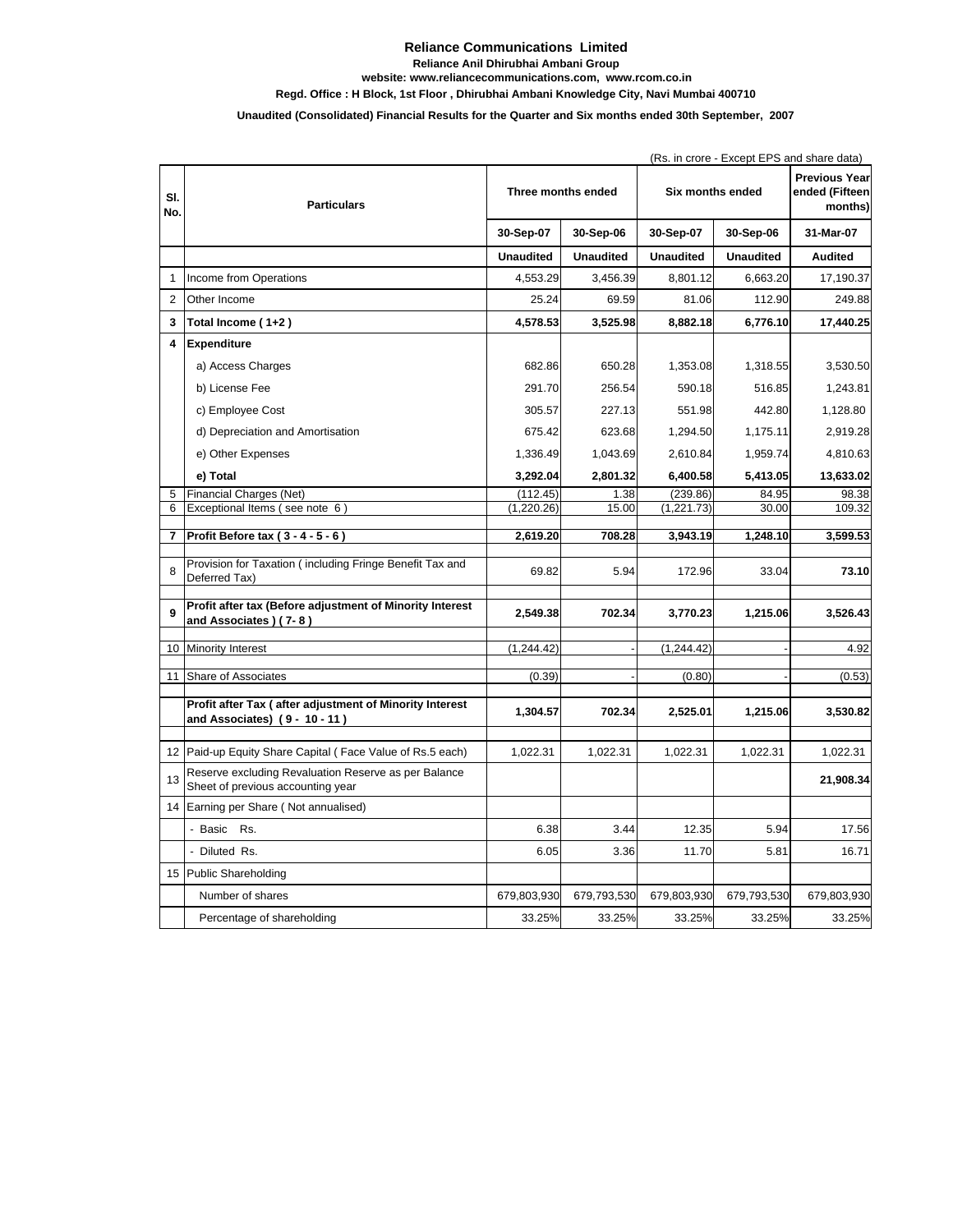| əcyment wise Revenue, Results anu Capital Linployeu<br>Rs. in crore |                                                                       |                    |                  |                  |                  |                                                   |  |
|---------------------------------------------------------------------|-----------------------------------------------------------------------|--------------------|------------------|------------------|------------------|---------------------------------------------------|--|
| SI.<br>No.                                                          | <b>Particulars</b>                                                    | Three months ended |                  | Six months ended |                  | <b>Previous Year</b><br>ended (Fifteen<br>months) |  |
|                                                                     |                                                                       | 30-Sep-07          | 30-Sep-06        | 30-Sep-07        | 30-Sep-06        | 31-Mar-07                                         |  |
|                                                                     |                                                                       | <b>Unaudited</b>   | <b>Unaudited</b> | <b>Unaudited</b> | <b>Unaudited</b> | <b>Audited</b>                                    |  |
|                                                                     | 16 Segment revenue                                                    |                    |                  |                  |                  |                                                   |  |
|                                                                     | a) Wireless                                                           | 3,723.08           | 2,574.44         | 7,096.05         | 5,006.40         | 12,818.43                                         |  |
|                                                                     | b) Global                                                             | 1,316.09           | 1,315.78         | 2,619.41         | 2,549.76         | 7,050.79                                          |  |
|                                                                     | c) Broadband                                                          | 437.16             | 270.98           | 820.44           | 498.15           | 1,312.98                                          |  |
|                                                                     | d) Investments                                                        | 20.51              | 43.85            | 58.55            | 79.38            | 130.18                                            |  |
|                                                                     | d) Others / Unallocated                                               | 88.15              | 68.93            | 149.10           | 136.22           | 418.57                                            |  |
|                                                                     |                                                                       |                    |                  |                  |                  |                                                   |  |
|                                                                     | Total                                                                 | 5,584.99           | 4,273.98         | 10,743.55        | 8,269.91         | 21,730.95                                         |  |
|                                                                     | Less: Inter segment Revenue                                           | (1,006.46)         | (748.00)         | (1,861.37)       | (1,493.81)       | (4,290.70)                                        |  |
|                                                                     | <b>Income from Operations</b>                                         | 4,578.53           | 3,525.98         | 8,882.18         | 6,776.10         | 17,440.25                                         |  |
|                                                                     |                                                                       |                    |                  |                  |                  |                                                   |  |
|                                                                     | 17 Segment results                                                    |                    |                  |                  |                  |                                                   |  |
|                                                                     | Profit / (Loss) before tax and financial charges from each<br>segment |                    |                  |                  |                  |                                                   |  |
|                                                                     | a) Wireless                                                           | 1,023.67           | 459.76           | 1,951.85         | 973.93           | 2,737.21                                          |  |
|                                                                     | b) Global                                                             | 190.33             | 190.22           | 380.20           | 264.88           | 861.61                                            |  |
|                                                                     | c) Broadband                                                          | 150.78             | 85.51            | 278.35           | 137.51           | 349.90                                            |  |
|                                                                     | d) Investments                                                        | 20.51              | 43.85            | 58.55            | 79.38            | 111.13                                            |  |
|                                                                     | e) Others / Unallocated                                               | (98.80)            | (54.68)          | (187.34)         | (92.65)          | (252.62)                                          |  |
|                                                                     | Total                                                                 | 1,286.49           | 724.66           | 2,481.61         | 1,363.05         | 3,807.23                                          |  |
|                                                                     | Less: Financial Charges (Net)                                         | (112.45)           | 1.38             | (239.86)         | 84.95            | 98.38                                             |  |
|                                                                     | Less : Other Unallocable expenditure net of un-allocable              | (1,220.26)         | 15.00            | (1,221.72)       | 30.00            | 109.32                                            |  |
|                                                                     | income                                                                |                    |                  |                  |                  |                                                   |  |
|                                                                     | <b>Total Profit Before Tax</b>                                        | 2,619.20           | 708.28           | 3,943.19         | 1,248.10         | 3,599.53                                          |  |
| 18                                                                  | <b>Capital Employed</b>                                               |                    |                  |                  |                  |                                                   |  |
|                                                                     | (Segment Assets - Segment Liabilities)                                |                    |                  |                  |                  |                                                   |  |
|                                                                     | a) Wireless                                                           | 19,422.58          | 15,448.03        | 19,422.58        | 15,448.03        | 18,646.17                                         |  |
|                                                                     | b) Global                                                             | 5,476.71           | 5,582.95         | 5,476.71         | 5,582.95         | 5,684.65                                          |  |
|                                                                     | c) Broadband                                                          | 3,226.69           | 2,844.20         | 3,226.69         | 2,844.20         | 3,029.83                                          |  |
|                                                                     | d) Investments                                                        | 11,467.04          | 10,027.75        | 11,467.04        | 10,027.75        | 14,494.71                                         |  |
|                                                                     | e) Others / unallocated                                               | 4,546.02           | (1,621.50)       | 4,546.02         | (1,621.50)       | 2,117.31                                          |  |
|                                                                     | Total                                                                 | 44,139.04          | 32,281.43        | 44,139.04        | 32,281.43        | 43,972.67                                         |  |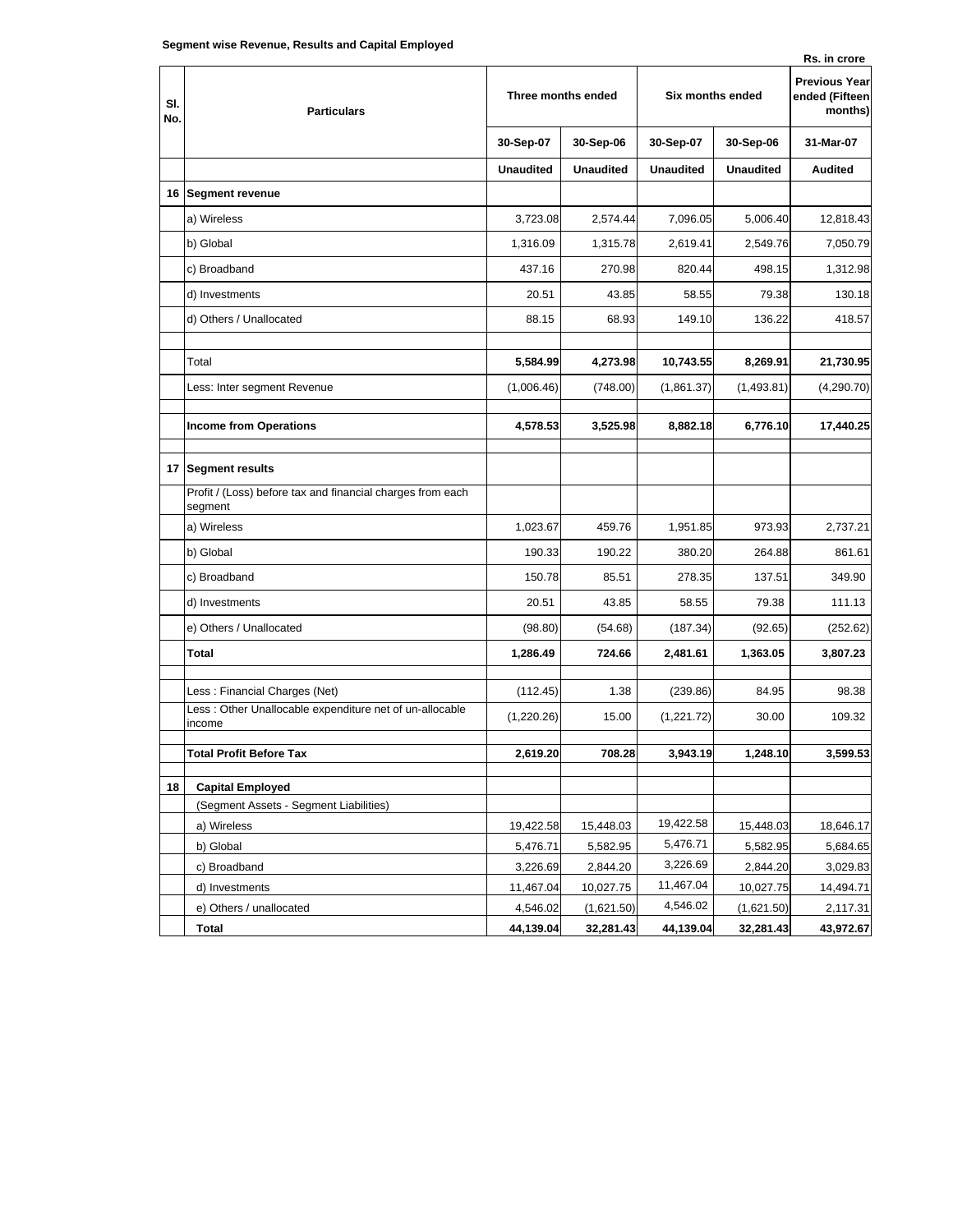## **NOTES**

- 1 Previous period figures have been reworked, regrouped, rearranged and reclassified, wherever required.
- $\overline{2}$ During the previous period, financial year of the Company was for fifteen months from 1st January,2006 to 31st March,2007.To enable relevant comparison, third quarter of the previous period ( from 1st July,2006 to 30th September,2006) and six months ( from 1st April,2006 to 30th September,2006) of previous year has been reported as corresponding previous periods.
- 3 i The Scheme of Amalgamation (Scheme) w.e.f. April 1, 2006 for merger of Synergy Entrepreneur Solutions Private Limited (SESPL), with Reliance Communications Infrastructure Limited (RCIL), wholly owned subsidiaries of the Company, as approved by the Hon'ble High Court of Judicature at Bombay vide order dated 11th June,2007, became effective from 1st September, 2007 and SESPL being dissolved, ceased to be the subsidiary of the Company.
	- ii The Scheme of Amalgamation (Scheme) w.e.f. April 1 2006 for merger of Reliance Infoinvestments Limited (RIIL) with Reliance Communications Infrastructure Limited (RCIL), wholly owned subsidiaries of the Company as approved by the Hon'ble High Court at Judicature at Bombay vide order dated 20th June,2007, became effective from 23rd July,2007 and RIIL being dissolved, ceased to be the subsidiary of the Company.
	- iii The Scheme of Amalgamation (Scheme) w.e.f. April 1, 2006 for merger of Reliable Internet Services Limited (RISL), with Reliance Telecom Limited (RTL), wholly owned subsidiaries of the Company, as approved by the Hon'ble High Court of Judicature at Bombay vide order dated 12th June, 2007 became effective from 29th September,2007 and RISL being dissolved, ceased to be the subsidiary of the Company.
- 4 Pursuant to the request received from the holders of the FCCB, the Company has allotted 75,76,371 equity shares of Rs. 5 each at an aggregate premium of Rs. 372.43 crore, subsequent to 30th September, 2007. Consequent upon the said allotments the paid up share capital of the Company has increased to 205,21,91,361 fully paid equity shares of Rs. 5 each.
- 5 An agreement has been signed by Flag Telecom Group Limited ( FLAG), a subsidiary of the Company, to acquire US based Yipes Holdings Inc. (Yipes), a leading provider of managed Ethernet Service, for a consideration of USD 300Mn.The deal is under process of execution.
- 6 Exceptional items include Rs.1,220.26 crore being the net gain on the sale during the quarter of 5% of the shares of Reliance Telecom Infrastructure Limited ( RTIL ), a subsidiary of the Company. The shares of the said subsidiary are held in Trust for the benefit of the Company and / or its shareholders and accordingly, the income attributable to the subsidiary viz. Rs.1,220.26 crore is included in the computation of minority interest.
- 7 Pursuant to the judgment of Telecom Disputes Settlement And Appellate Tribunal ( TDSAT) dated 31st August, 2007 on component of Adjusted Gross Revenue for payment of revenue share, the Company will be entitled to refund of Rs.166.73 crore and the same has been accounted as income in this quarter / six months ended 30th September, 2007.
- 8 Consequent upon Accounting Standards 11 "The Effect of Changes in Foreign Exchange Rates" ("AS") as notified by Companies (Accounting Standards) Rules, 2006 becoming applicable to the current accounting period commencing on 1st April, 2007, and considering the view expressed by the Council of the Institute of Chartered Accountants of India that the provisions of the AS would prevail notwithstanding that they are in conflict with Schedule VI of the Companies Act, 1956, the Company has re examined the accounting policies related to accounting for changes in foreign exchange rates, as a result of which:
	- i Net gain arising on account of foreign exchange difference amounting to Rs. 197.54 crore and Rs.550.05 crore for the quarter and six months ended 30th September, 2007 respectively, relating to liabilities for acquisition of fixed assets, have been recognized in the Profit and Loss Account.
	- ii Gain of Rs. 32.90 crore and loss of Rs 186.45 crore for the quarter and six months ended 30th September, 2007 respectively arising on mark to market of Derivative Instruments are recognized in the Profit and Loss Account; and
	- iii Foreign Currency Convertible Bonds are treated as non-monetary liabilities also pursuant inter alia to market price of the Company's equity share exceeding the conversion price, stipulated in the offer document. Consequently foreign exchange gain of Rs.129.00 crore and Rs. 543.75 crore for the quarter and six months ended 30th September,2007 respectively are not recognised in the Profit and Loss Account.

If these changes had not been made, the profit would have been lower by Rs.101.44 crore for the quarter ended 30th September, 2007 and higher by Rs.180.15 crore for six months ended 30th September, 2007.

- 9 No complaint from Investors was pending at the beginning of the quarter. During the quarter 129 complaints were received and all the complaints were resolved. No complaint was pending as on 30th September, 2007.
- 10 The Company is operating Wireless, Broadband, Global, Investments and Others segments as per Accounting Standard 17 (Segment Reporting), issued by the Institute of Chartered Accountants of India, and accordingly segment wise information are given.
- 11 Standalone financial results for the quarter and six months ended 30th September, 2007 of the Company can be viewed on the website of the Company, National Stock Exchnage of India Limited and Bombay Stock Exchnage Limited at www.reliancecommunications.com, www.nseindia.com, and www.bseindia.com, respectively.
- 12 After review by the Audit Committee, Board of Directors of the Company has approved the above results at their meeting held on 31st October, 2007.

**For Reliance Communications Limited**

Place: Mumbai Date: 31st October, 2007. **Anil D. Ambani**

**Chairman**